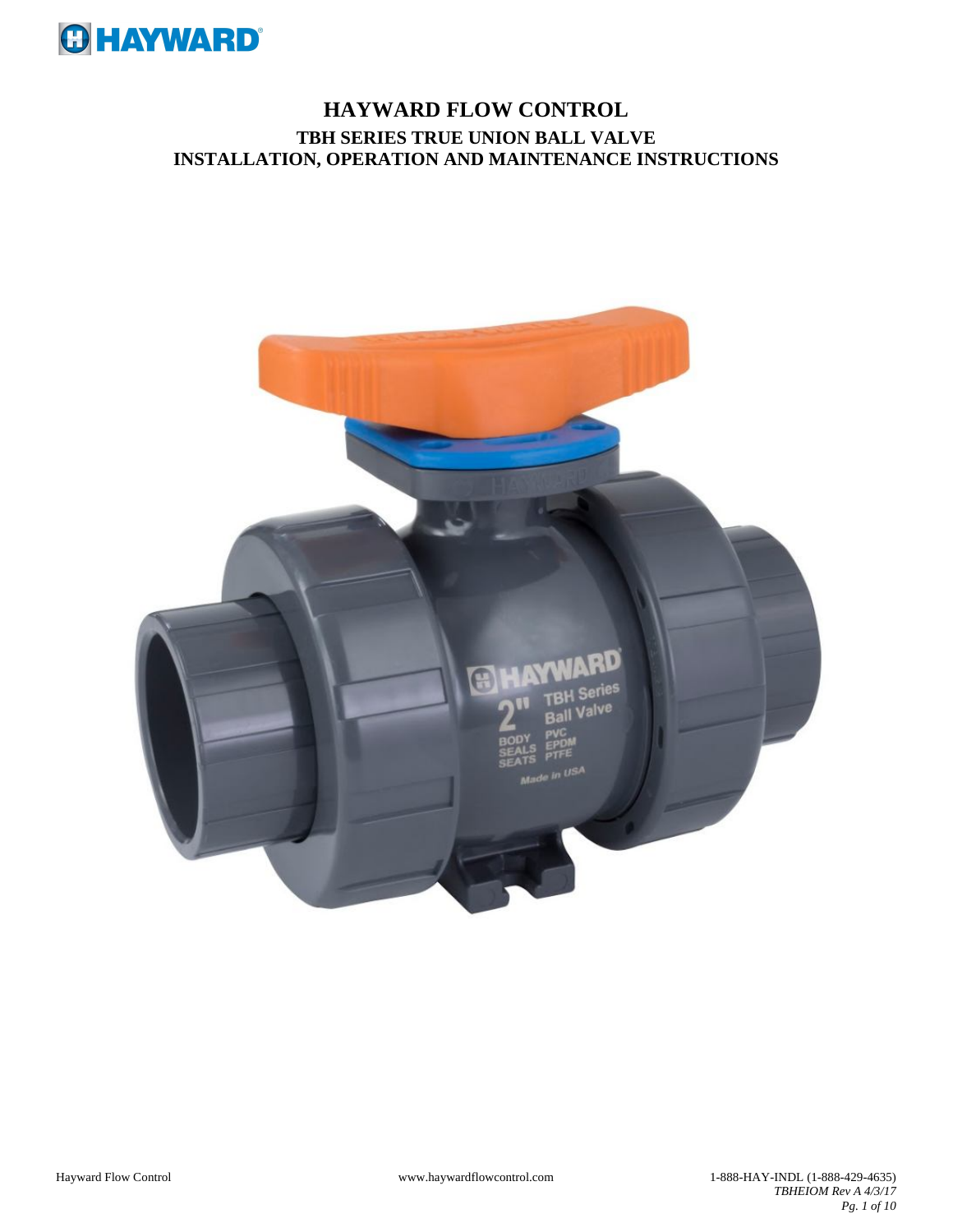

# **PLEASE READ THE FOLLOWING INFORMATION PRIOR TO INSTALLING AND USING HAYWARD TBH SERIES BALL VALVES. FAILURE TO FOLLOW THESE INSTRUCTIONS MAY RESULT IN PRODUCT DAMAGE, PROPERTY DAMAGE, PERSONAL INJURY, OR EVEN DEATH.**

- 1. Hayward Flow Control (Hayward), a division of Hayward Industries, guarantees its products against defective material and workmanship only. Hayward assumes no responsibility for property damage or personal injury resulting from improper installation, misapplication, or abuse of any product.
- 2. Hayward assumes no responsibility for property damage or personal injury resulting from chemical incompatibility between its products and the process fluids to which they are exposed. Determining whether a particular PVC, CPVC, or PP product is suitable for an application is the responsibility of the user. Chemical compatibility charts provided in Hayward literature are based on ambient temperatures of 70°F and are for reference only.
- 3. Hayward products are designed for use with non-compressible liquids.

#### **WARNING**

**Hayward PVC and CPVC products should NEVER be used or tested with compressible fluids such as compressed air or nitrogen. Use of PVC and CPVC products in compressible fluid applications may result in product damage, property damage, personal injury, or even death.**

#### **WARNING**

**The TBH Series Ball Valve is intended for use in liquid service only. Do not attempt to use this valve for controlling air or gases. Use of this product in air or gas service may result in product damage, property damage, personal injury, or even death.**

- 4. The maximum recommended fluid velocity through any Hayward product is eight feet per second (8 ft/s). Higher fluid velocity can result in damage due to the water hammer effect.
- 5. Piping systems must be designed and supported to prevent excess mechanical loading on Hayward products due to system misalignment, weight, shock, vibration, and the effects of thermal expansion and contraction.
- 6. The effect of temperature on plastic piping systems must be considered when the systems are initially designed. The pressure rating of plastic systems must be reduced with increasing temperature. Maximum operating pressure is dependent upon material selection as well as operating temperature. Before installing any Hayward product, consult Hayward product literature for pressure vs. temperature curves to determine any operating pressure or temperature limitations.
- 7. PVC and CPVC plastic products become brittle below 40°F. Use caution in their installation and operation below this temperature.

#### **WARNING Hayward PVC and CPVC products should not be used in services with operating temperature below 34°F.**

- 8. Due to differential thermal expansion rates between metal and plastic, transmittal of pipe vibration and pipe loading forces, **DIRECT INSTALLATION OF PLASTIC VALVES INTO METAL PIPING SYSTEMS IS NOT RECOMMENDED**. Wherever installation of plastic valves into metal piping systems is necessary, it is recommended that at least 10 pipe diameters in length of plastic pipe be installed upstream and downstream of the plastic valve to compensate for the factors mentioned above.
- 9. Published operating requirements are based on testing of new valves using clean water at 70°F. Valve performance is affected by many factors including fluid chemistry, viscosity, specific gravity, flow rate, and temperature. These should be considered when sizing Hayward products.
- 10. Systems should always be depressurized and drained prior to installing or maintaining any Hayward product.

#### **WARNING**

**Failure to depressurize and drain system prior to installing or maintaining valve may result in product damage, property damage, personal injury, or even death.**

11. Always follow your site and/or company procedures for any safety training and/or site specific precautions or warnings in addition to those in this document.

The most recent revision to this document is available at http://www.haywardflowcontrol.com/images/flowcontrol/PDF/iom/TBHIOM.pdf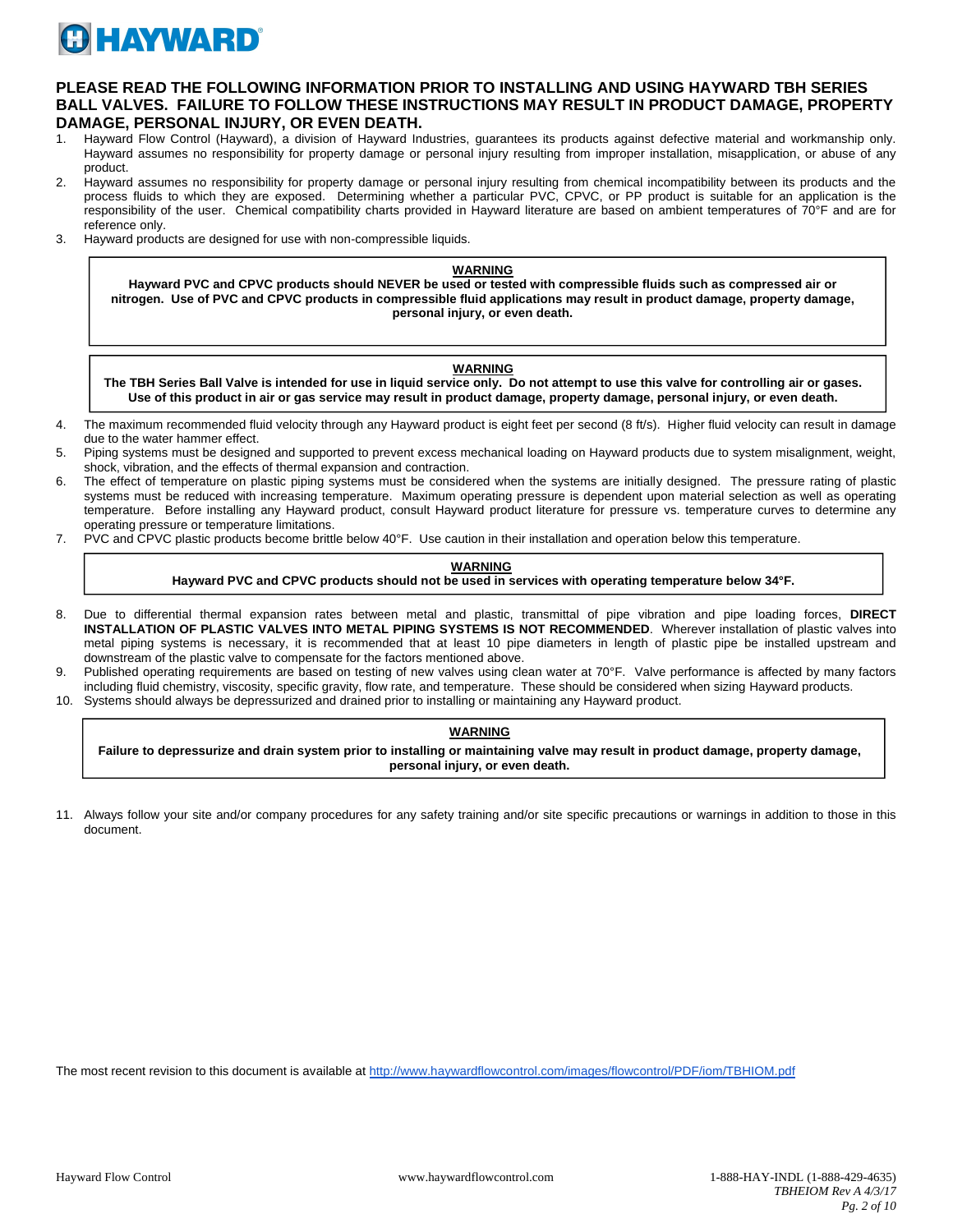

# **1. INSTALLATION:**

# **1.1. Transporting the Valve:**

Valve should be stored inside factory packaging until product is ready to be installed. Packaged valve should be stored indoors, at room temperature, and out of direct sunlight. Avoid storing packaged valve in location where packaging may become wet. Valve should be moved as close to installation site as possible prior to removing from packaging. Do not cut through tape on box any more than necessary to avoid damaging valve. After removing valve from carton, care must be taken not to damage valve or to allow debris to enter valve.

**WARNING System must be depressurized and drained prior to installing valve or performing maintenance. Failure to depressurize and drain system prior to installing or maintaining valve may result in product damage, property damage, personal injury, or even death.**

# **CAUTION**

**Do not install valve directly to pump outlet. Allow a length of at least 5 pipe diameters between pump outlet and valve.**

**Do not install valve directly after a reducer / expansion fitting. Install at least 5 pipe diameters from an expansion or reducing fitting.**

**Pipe must be supported upstream and downstream of the valve. Sound piping system design principles should be applied when installing this valve.**

**Do not install valve directly into a metal system (see pg. 2). Wherever installation of thermoplastic valves into metal piping systems is necessary, it is recommended that at least 10 pipe diameters in length of thermoplastic pipe be installed upstream and downstream of the thermoplastic valve.**

**When lifting valve do not lift by the handle.**

# **1.2. Mounting the Valve to a Skid or Panel**

1.2.1. Hayward TBH Series ball valves are equipped with a footpad suitable for mounting the valve to a skid or panel. When mounting, a hex head cap screw should be used with the head of the screw placed inside the hex on the footpad, with the screw threads facing away from the valve, and with nuts and washers on the opposite side of the skid / panel. The nuts should be torqued to 5 in-lb.

#### **CAUTION**

**Do not allow valve to support weight of pipe or other system components. Footpad is intended only to locate valve and should not be used in place of pipe hangers or other pipe supports.**

#### **1.3. Installing the Valve into a System:**

**NOTE**

**Hayward TBH Series ball valves with standard balls are bi-directional. There are no direction arrows or specific orientation requirements for proper operation.**

**Hayward TBH-Z Series ball valves with vented balls are uni-directional. There is a flow arrow marked on the valve to indicate proper flow direction.**

1.3.1. Remove valve from packaging.

- 1.3.2. Verify that product is defect free and meets specifications.<br>1.3.3. Remove the nut and end connector by rotating the nuts cor-
- Remove the nut and end connector by rotating the nuts counter clockwise. Verify end connector o-rings are installed in their respective grooves.
- 1.3.4. Place nut over pipe end so that it can engage the end connector once the end connector is connected to the pipe end.

1.3.4.1. Threaded End Connectors:

1.3.4.1.1. Wrap male threads of pipe end with PTFE tape. Proper application of PTFE tape will provide a sufficient seal for PVC and CPVC threaded joints.

**WARNING**

Do not use "pipe dope", liquid sealant, or thread sealant on any PVC or CPVC threaded connections. Pipe dope and thread sealants may react with the PVC or CPVC, weakening the material and potentially resulting in failure of the joint, product damage, **property damage, personal injury, or even death.**

1.3.4.1.2. Thread the end connector onto the threaded pipe end until "hand tight". Using a strap wrench only (never use a pipe wrench), tighten the end connector onto the pipe only to the point required to form a seal between the end connector and pipe thread; 1/2 turn past hand tight is typically sufficient to form a seal. **(Caution: Tightening beyond this point may introduce excessive stress that could cause failure of the end connector or the threaded end of the pipe.)**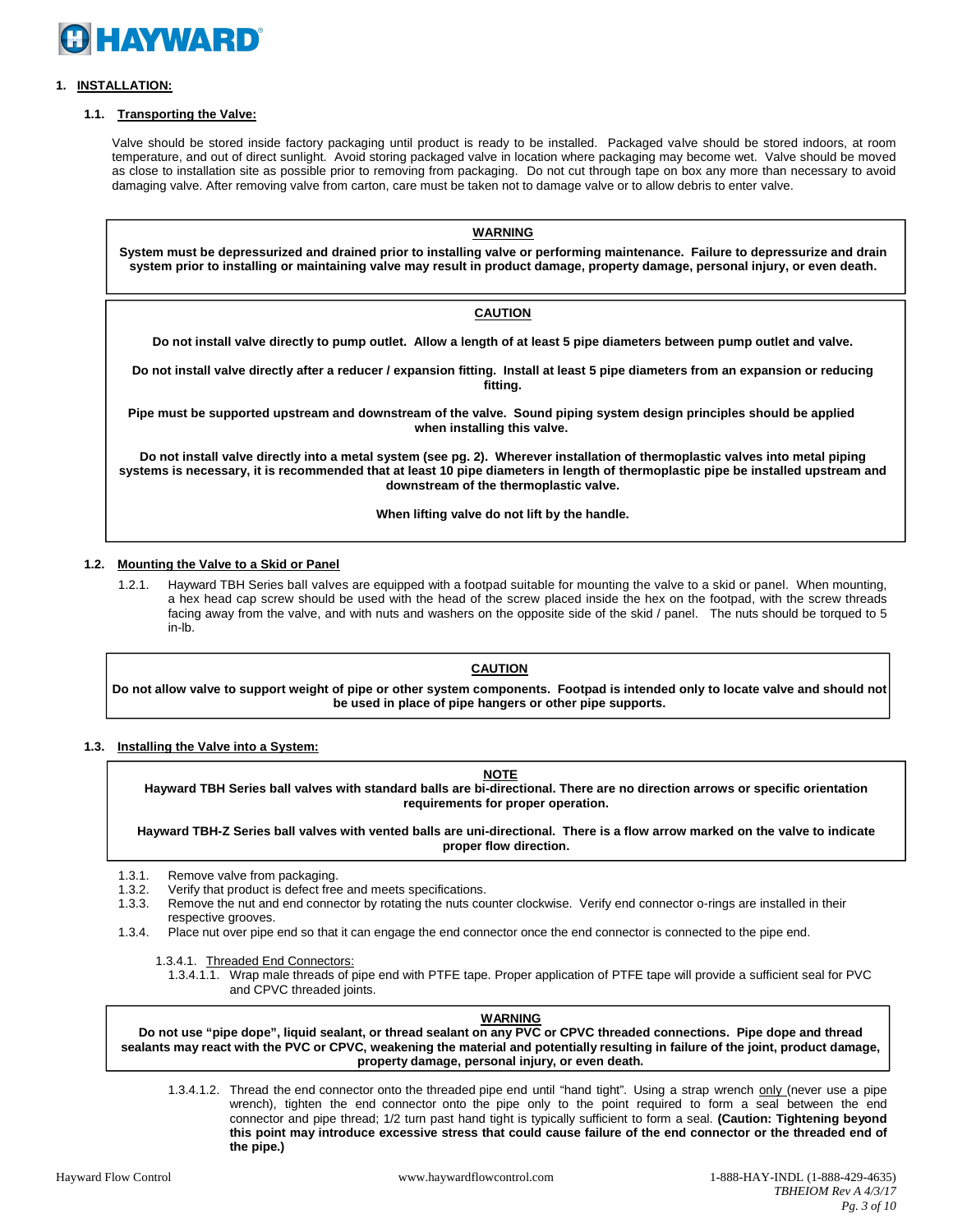

1.3.4.2. Solvent-Weld End Connectors (PVC and CPVC only):

#### **CAUTION**

**Valve center cartridge must be disassembled from nuts and end connectors prior to solvent cementing end connections into system, Avoid exposing valve cartridge and end connector o-rings to primer, solvent cement, or their fumes, as damage to the valve could result.**

- 1.3.4.2.1. Refer to solvent-cement manufacturer's instructions and cure times.
- 1.3.4.2.2. **Do not install valve cartridge until solvent cement has fully cured.** Reinstall end connectors by threading nuts onto body by rotating in a clockwise direction.
- 1.3.4.3. Flange Connections:
	- 1.3.4.3.1. NOTE: When provided with flanges, TBH Series True Union Ball Valves are provided with an end connection subassembly, consisting of an end connector, solvent cemented to a flange, with an assembly nut for connection to the valve.
	- 1.3.4.3.2. Flange bolts should be tight enough to compress the gasket and make a good seal, without distorting or putting excessive stress on the flanges. Suitable washers should be used between the bolt head and flange and the nut and flange. Bolts should be tightened in alternating sequence (Figure 1). See Table 1 for recommended torque.



#### **RECOMMENDED FLANGE BOLT TORQUE** BOLT DIA. TODOUE

**TABLE 1:**

| <b>FLANGE SIZE</b> | BULI DIA.     | TURQUE.    |
|--------------------|---------------|------------|
|                    | (IN)          | (FT. LBS.) |
| ソっ"                | $\frac{1}{2}$ | $10 - 15$  |
| $\frac{3}{4}$      | $\frac{1}{2}$ | $10 - 15$  |
| 1"                 | $\frac{1}{2}$ | $10 - 15$  |
| $1 - \frac{1}{4}$  | $\frac{1}{2}$ | $10 - 15$  |
| $1 - \frac{1}{2}$  | $\frac{1}{2}$ | $10 - 15$  |
| 2"                 | $\frac{5}{8}$ | $15 - 20$  |
|                    |               |            |

**Figure 1: Bolt Tightening Sequence**

- 1.3.5. Install valve cartridge between end connectors, match nuts to body threads and turn nut clockwise to thread onto body. Using a strap wrench only (never use a pipe wrench), nut can be tightened  $\frac{1}{4}$  -  $\frac{1}{2}$  turn past hand-tight, as needed.
	- 1.3.5.1. Never install valve into system where assembly nuts have to be used to pull system together. This will apply undue loading on the valve body and assembly nuts. Piping system should be properly aligned prior to valve installation.
	- 1.3.5.2. Never install valve into system that must be forcibly separated in order to allow space for body. This will apply undue loading on the valve body.
- 1.3.6. Valve with actuator:
	- 1.3.6.1. If the valve was provided with an actuator from the factory, the actuator stops will already be set by the factory during assembly.
	- 1.3.6.2. Support weight of actuator as necessary.
	- 1.3.6.3. Do not allow valve to support the weight of the pipe.
	- 1.3.6.4. When using pneumatic or electric actuators, additional support directly to the actuator is recommended. When large actuation is used, weight of the actuator needs to be supported independent of the support given by the mounting flange of the valve.
	- 1.3.6.5. Refer to IOM provided with actuator for wiring / plumbing and operating instructions.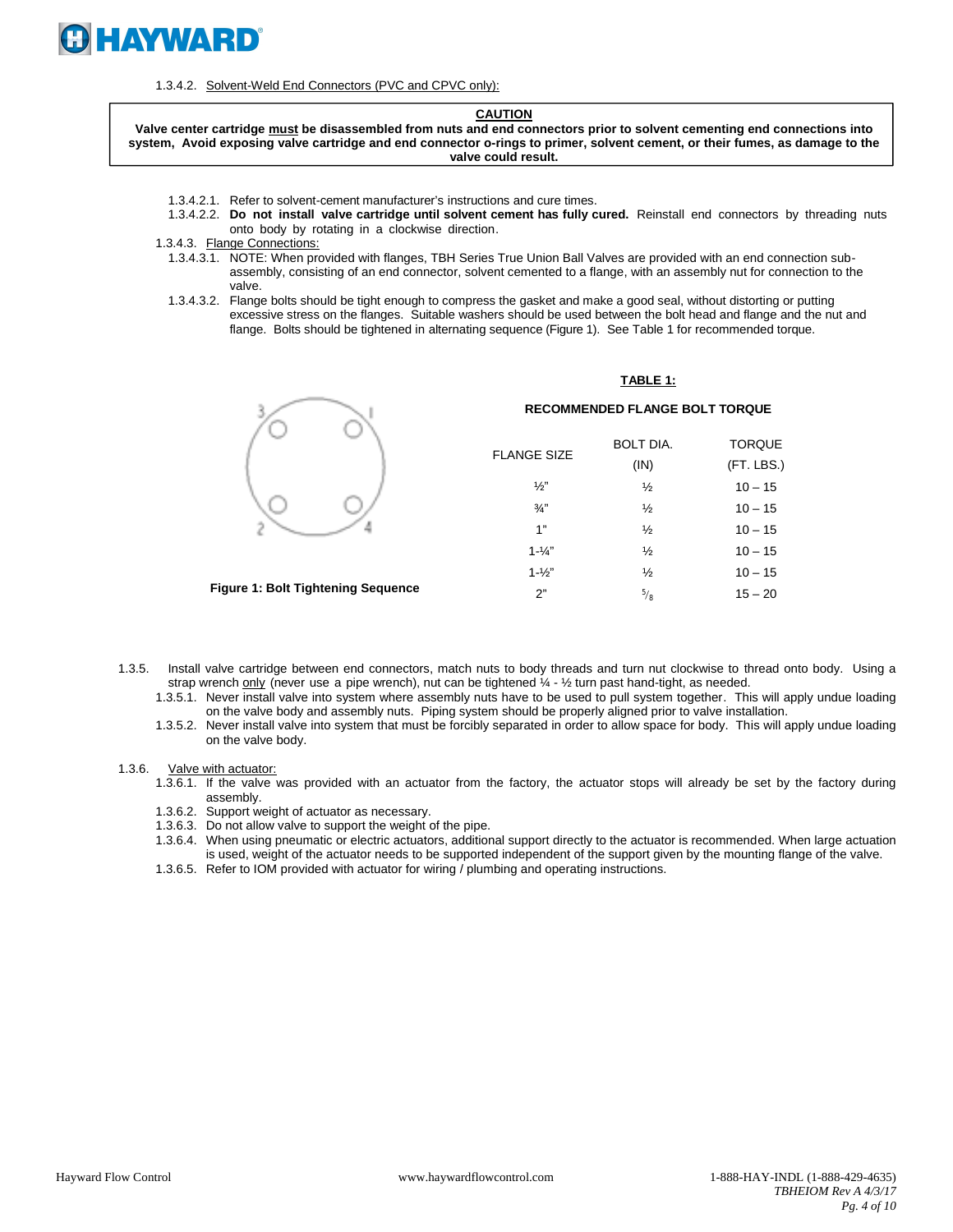

# **2.0 STARTUP AND OPERATION:**

#### **WARNING**

**Hayward PVC and CPVC products should NEVER be used or tested with compressible fluids such as compressed air or nitrogen. Use of PVC and CPVC products in compressible fluid applications may result in product damage, property damage, personal injury, or even death.**

#### **WARNING**

**The TBH Series Ball Valve is intended for use in liquid service only. Do not attempt to use this valve for controlling air or gases. Use of this product in air or gas service may result in product damage, property damage, personal injury, or even death.**

#### **WARNING**

# **Hayward PVC and CPVC products should not be used in services with operating temperature below 34°F.**

- 2.1 Operate valve to 45º (i.e. ½ open) position.
- 2.2 Slowly purge air from system as line fills with liquid.
- 2.3 Look for leaks around valve handle, stem, and end connections and check for proper valve operation. If any leaks are present, or valve does not perform properly, refer to troubleshooting guide. **Depressurize and drain system prior to performing any maintenance.**
- 2.4 Periodically check valve for leaks or external damage. 2.5 Periodically check true union nuts and / or flange connections.
- 
- 2.6 Operation of valve to full closed
	- 2.6.1 Rotate the handle clockwise about stem axis to close. Lockplate will engage stop on body when valve is in fully closed position.
		- 2.6.1.1 When fully closed, handle will be perpendicular to pipe axis / centerline and lockplate window will indicate that valve is in closed position.
- 2.7 Operation of valve to full open
	- 2.7.1 Rotate the handle counter clockwise about stem axis to open. Lockplate will engage stop on body when valve is in fully open position.
		- 2.7.1.1 When fully open, handle will be parallel to pipe axis / centerline and lockplate window will indicate that valve is in open position.
- 2.8 Locking valve in position
	- 2.8.1 The lockplate on the TBH Series True Union Ball Valve incorporates four holes suitable for locking the valve in the fully open or the fully closed position. (See Figure 2).
	- 2.8.2 To lock a valve in position, pass the shackle of a lock through the aligned holes on the lockplate and body top flange and latch the lock. Confirm that a suitably tight fit exists between the lockplate, valve body, and lock in order to prevent valve from being operated.<br>1 2.8.2.1
		- It is typically easiest to install the lock from the underside of the body first and to pass it up through the top flange of the body and then the lock plate.
		- 2.8.2.2 See Table 2 for suggested shackle diameters and lock sizes.
	- 2.8.3 Once lock is installed, verify that valve cannot be operated.
	- **2.8.4 Do not install lock in lock plate if valve is not fully open or fully closed.**

| Valve Size        | Shackle Diameter (A) | Shackle Height (B) | Shackle Width (C) | Width | Masterlock® Number |
|-------------------|----------------------|--------------------|-------------------|-------|--------------------|
| $\frac{1}{2}$     | .25"                 | .63"               | .56"              | .50"  | ົ                  |
| $3/$ "            | .25"                 | .63"               | .56"              | 50"   | ົ                  |
| A 33              | .25"                 | .63"               | .56"              | .50"  | ົ                  |
| $1 - \frac{1}{4}$ | .28"                 | フド                 | .63"              | .56"  |                    |
| $-1/2$            | .28"                 | フド<br>ن ،          | .63"              | .56"  |                    |
| $\sim$            | .28"                 | フロッ<br>ن ،         | .63"              | .56"  |                    |







**Figure 2: Valve with Lock Installed Figure 3: Lock**

2.9 Periodic Operation

2.9.1 Where possible, for valves that are installed in locations where they are not operated frequently, it is recommended that valves are operated according to a routine maintenance schedule at least once every six months.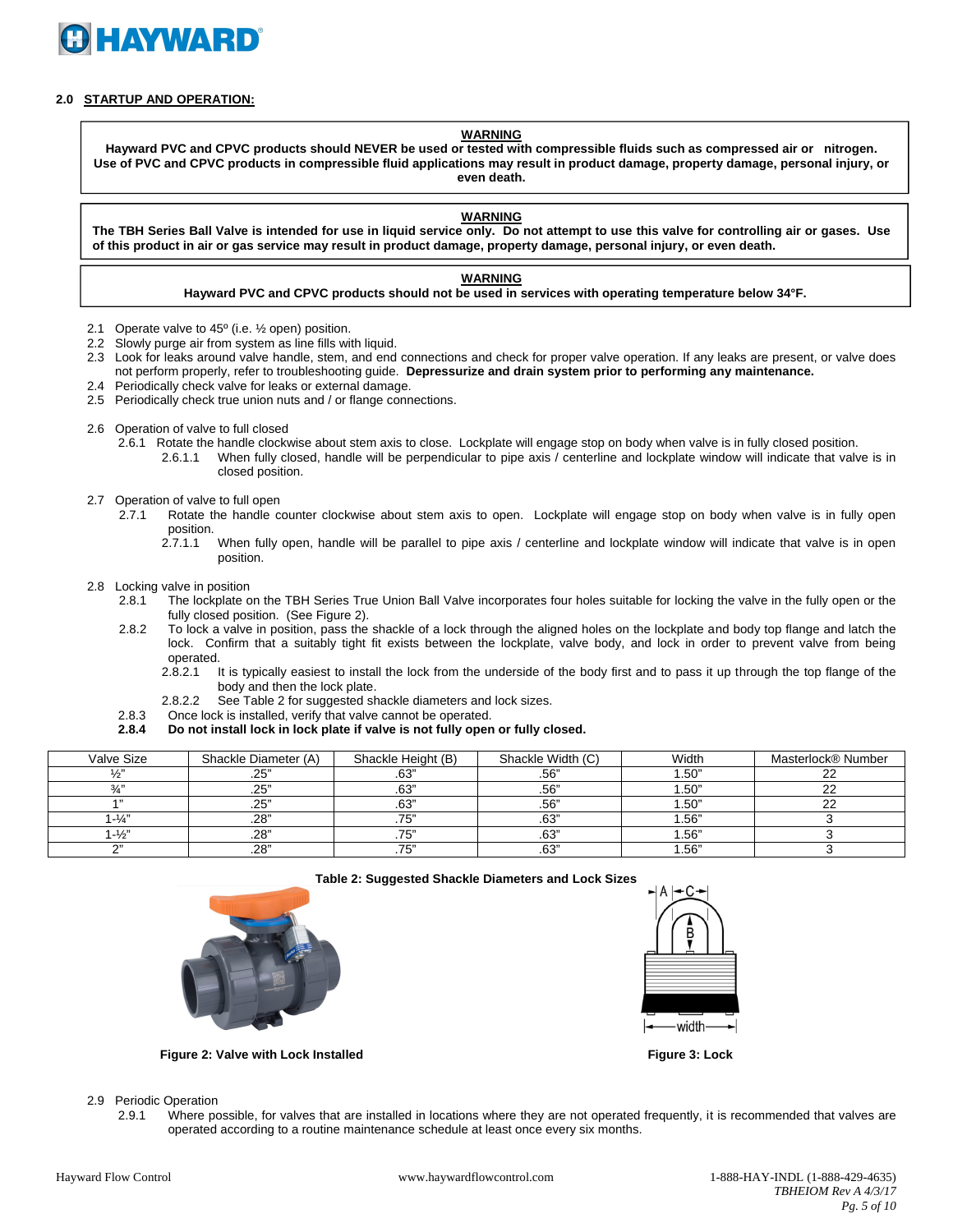

# **3.0 MAINTENANCE:**

# **WARNING**

**System must be depressurized and drained prior to installing valve or performing maintenance. Failure to depressurize and drain system prior to installing or maintaining valve may result in product damage, property damage, personal injury, or even death.**

#### **WARNING**

**Make sure operator or actuator, if any, has no stored energy and is in its' fail position if applicable. For valves supplied with electric actuators, follow lock out/tag out procedures and remove all power from device before performing maintenance.**

## **WARNING**

**Valve must only be removed from line when handle is in partially, but not fully, open position (i.e. 45º position) and when line is fully depressurized and drained. Valves that are in fully open or fully closed positions could have trapped cavity pressure.**

Refer to Figure 4, page 10 for part descriptions and locations.

- 3.1 Removing Handle and Lockplate
	- 3.1.1 Depressurize and drain system with valve handle in partially, but not fully, open position (i.e. handle at 45º position).
	- 3.1.2 Handle can be removed from lockplate by inserting a flat blade screwdriver between handle and lockplate and gently prying upwards against handle. Rocking handle back and forth in relation to lockplate will ease removal
	- 3.1.3 Lockplate can be removed from valve by inserting flat blade screwdriver between lockplate and body top flange and gently prying upwards against lockplate. Turning valve to closed position will allow lockplate to overhang body and will ease removal.
- 3.2 Replacing End Connector O-Rings<br>3.2.1 Depressurize and drain sv
	- Depressurize and drain system with valve handle in partially, but not fully, open position (i.e. handle at 45<sup>°</sup> position).
	- 3.2.2 Remove assembly nuts from valve body by rotating counterclockwise.
	- 3.2.3 Remove valve body from system.<br>3.2.4 Using a plastic pick, carefully rem
	- Using a plastic pick, carefully remove the old seals. NOTE: Be very careful not to damage the o-ring grooves or valve body.
	- 3.2.5 Clean o-ring grooves with a soft brush or cloth.
	- 3.2.6 Install new o-rings by gently pressing o-ring into groove until o-ring is fully seated.<br>3.2.7 Install valve cartridge between end connectors, match nuts to body threads and
		- Install valve cartridge between end connectors, match nuts to body threads and turn nut clockwise to thread onto body. Using a strap wrench only (never use a pipe wrench), nut can be tightened  $\frac{1}{4}$  -  $\frac{1}{2}$  turn past hand-tight, as needed.
			- 3.2.7.1 Never install valve into system where assembly nuts have to be used to pull system together. This will apply undue loading on the valve body and assembly nuts. Piping system should be properly aligned prior to valve installation.
			- 3.2.7.2 Never install valve into system that must be forcibly separated in order to allow space for body. This will apply undue loading on the valve body
- 3.3 Replacing Internal Seats and Seals<br>3.3.1 Depressurize and drain sys
	- Depressurize and drain system with valve handle in partially, but not fully, open position (i.e. handle at 45° position).
	- 3.3.2 Remove assembly nuts from valve body by rotating counterclockwise.
	- 3.3.3 Remove valve body from system.
	-
	- 3.3.4 Rotate handle so valve is in fully closed position.<br>3.3.5 Remove handle and lockplate (See Section 3.1) Remove handle and lockplate (See Section 3.1)
	- 3.3.6 Remove seal retainer from body by engaging hex on seal retainer and rotating counter-clockwise.
		- 3.3.6.1 Open end seat carrier may remain with seal retainer when seal retainer is removed, or it may remain in body.
			- 3.3.6.1.1 If open end seat carrier remains inside seal retainer, it can be removed by pulling the open end seat carrier out of the seal retainer.
			- 3.3.6.1.2 If open end seat carrier remains inside body, it can be removed by pulling the open end seat carrier out of the body cavity.
	- 3.3.7 Remove ball from body by reaching inside closed end bore of body and pushing ball towards open end of valve body.<br>3.3.8 Remove stem from body by pressing on top of stem and forcing stem into body, then pulling stem o
	- Remove stem from body by pressing on top of stem and forcing stem into body, then pulling stem out of body.
	- 3.3.9 Remove closed end seat carrier from body by inserting a sharp pick between body and closed end seat carrier, and gently prying closed end seat carrier loose from body.
		- 3.3.9.1 Be careful not to damage body while removing closed end seat carrier.
		- 3.3.9.2 A new seat carrier is supplied with seat and seal kits, and should be replaced anytime it is removed from the valve.
	- 3.3.10 Using a plastic pick, remove the o-rings from the stem, body, seal retainer, and open end seat carrier. Note o-ring size for each location.
	- 3.3.11 Using a plastic pick, remove seat from open end seat carrier.
	- 3.3.12 Clean o-ring grooves and seat pockets with a soft brush or cloth.
	- 3.3.13 Install and lightly lubricate new o-rings on stem, open end seat carrier, and closed end seat carrier. Be careful not to roll or damage o-rings during installation.
		- 3.3.13.1 Hayward recommends lubricating o-rings with Krytox™ GPL203.
	- 3.3.14 Install closed end seat carrier into body with seat pocket facing towards center of body. See 3.3.9.2.
		- 3.3.14.1 Closed end seat carrier will slide loosely inside of valve body until closed end seat carrier o-ring is past stem bore. Once closed end seat carrier is past stem bore, lightly press seat carrier towards closed end of body until closed end seat carrier "bottoms" against body.
	- 3.3.15 Install seat into closed end seat carrier by lightly pressing seat into seat pocket.
		- 3.3.15.1 NOTE: Seat is reversible and can be installed with either side facing towards ball.
	- 3.3.16 Install stem into stem bore by rotating stem inside valve body until center axis of stem is aligned with stem bore, then pressing gently and evenly on stem until stem has "bottomed" against stem counterbore.
	- 3.3.17 Install lockplate and handle onto stem. Lockplate "snaps" to stem.
- 3.3.18 Make certain that handle / stem / lockplate assembly is rotated to closed position.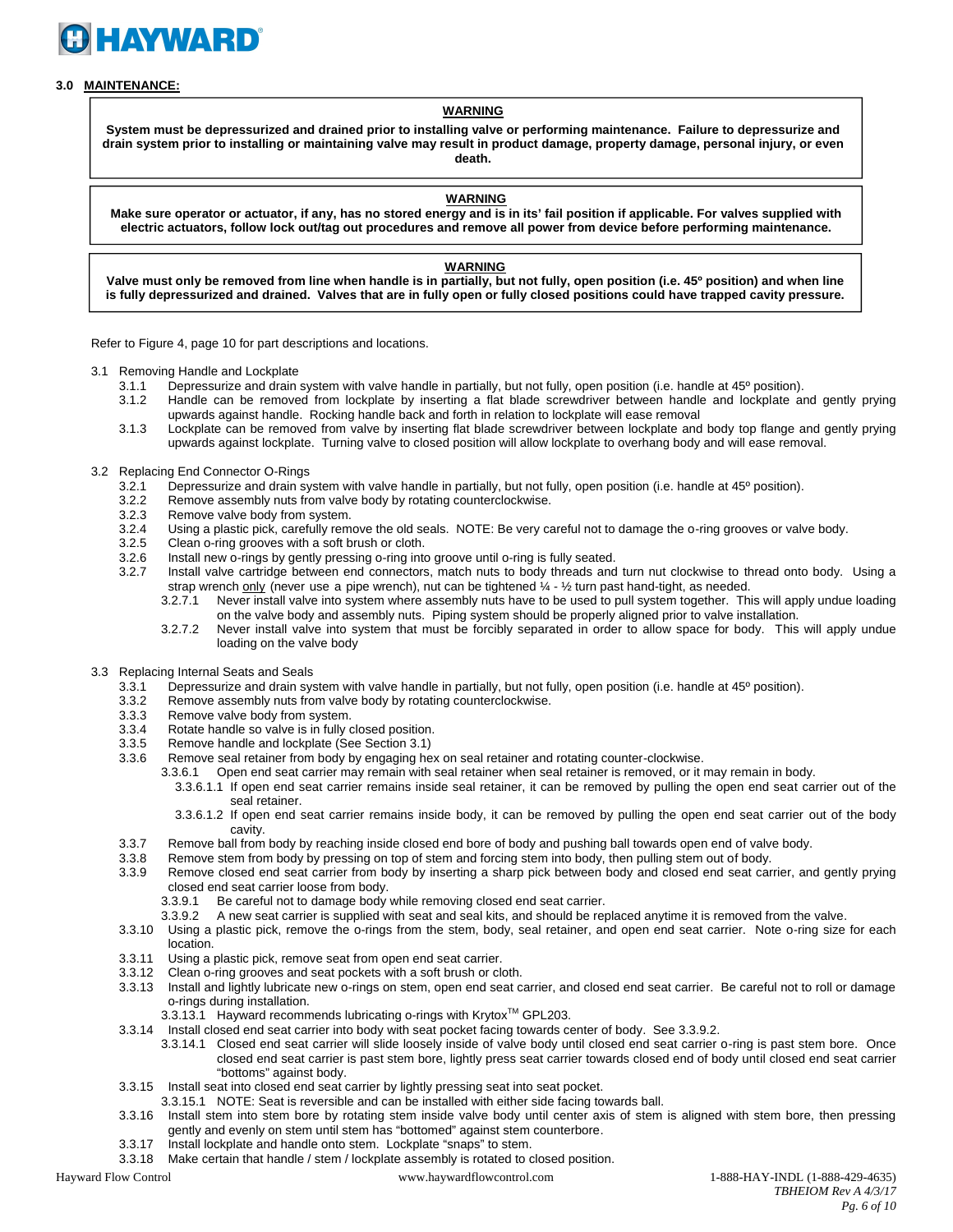

- 3.3.19 Install ball into body in closed position. Make certain ball slot engages bottom stem boss.
- 3.3.20 Insert open end seat carrier into seal retainer. Compression on seat carrier o-ring will retain open end seat carrier in seal retainer during assembly.
- 3.3.21 Install seat into open end seat carrier.
- 3.3.22 Install seal retainer / open end seat carrier / seat assembly to valve by threading seal retainer into body and rotating clockwise until seal retainer "bottoms" against shoulder in body.
- 3.3.23 Install new end connector o-rings into body and seal retainer by gently pressing o-ring into groove until o-ring is fully seated.
- 3.3.24 Reinstall valve body into system per Section 1.3.5.
- 3.3.25 Restart system per Section 2.0

#### **4.0 TROUBLESHOOTING:**

| Problem                                                      | Cause                                                                           | <b>Solution</b>                                                                                                                                                                     |
|--------------------------------------------------------------|---------------------------------------------------------------------------------|-------------------------------------------------------------------------------------------------------------------------------------------------------------------------------------|
|                                                              |                                                                                 |                                                                                                                                                                                     |
| Leak between body and end<br>connector.                      | Missing end connector o-ring                                                    | Replace end connector o-ring                                                                                                                                                        |
|                                                              | Damaged end connector o-ring                                                    | Replace end connector o-ring                                                                                                                                                        |
|                                                              | Assembly nuts too loose                                                         | Tighten assembly nut per Section 1.3                                                                                                                                                |
|                                                              | Valve not fully closed                                                          | Fully close valve                                                                                                                                                                   |
| Leak between ball and seat.                                  | Damaged ball                                                                    | Repair or replace valve                                                                                                                                                             |
|                                                              | Damaged seat                                                                    | Repair or replace valve                                                                                                                                                             |
|                                                              | Damaged seat carrier seals                                                      | Repair or replace valve                                                                                                                                                             |
|                                                              |                                                                                 |                                                                                                                                                                                     |
|                                                              | Solids in system.                                                               | Install a strainer upstream of valve to prevent damage to valve.                                                                                                                    |
| Valve difficult to operate.                                  | Crystallized media in valve.                                                    | Consider using valve with vented ball (Series TBH-Z).                                                                                                                               |
|                                                              | Piping system not properly aligned and / or<br>supported.                       | Properly align and support piping, especially adjacent to valve.                                                                                                                    |
|                                                              |                                                                                 |                                                                                                                                                                                     |
|                                                              | Excessive valve cycles.                                                         | Replace seats and seals.<br>Inspect ball, stem, handle, and<br>lockplate. Replace if warranted.                                                                                     |
|                                                              | Water Hammer                                                                    | Maximum line velocities of 8 ft/sec. recommended for plastic piping<br>systems. Resize system or valve. Reduce line velocity. Reduce<br>speed of operation (i.e. closure) of valve. |
|                                                              | Detrimental solids in process media.                                            | Install a strainer upstream of valve to prevent damage to valve.                                                                                                                    |
| Damaged ball or seats.                                       | Cavitation in line.                                                             | Maximum line velocities of to 8 ft/sec. exceeded.<br>Valve should be installed at least 5 pipe diameters from the<br>nearest pump or fitting.<br>Resize system or valve.            |
|                                                              | Process conditions.                                                             | Check chemical compatibility of ball and seat material with fluids in<br>system.                                                                                                    |
|                                                              |                                                                                 | Check that valve was not in service or operated at temperatures<br>above or below recommended operating temperature.                                                                |
|                                                              |                                                                                 |                                                                                                                                                                                     |
|                                                              | Failed stem o-rings                                                             | Replace o-rings. Inspect stem and replace if needed.                                                                                                                                |
| Leakage through top of valve at<br>actuator mounting flange. |                                                                                 |                                                                                                                                                                                     |
|                                                              | Actuator is not properly supported, transferring<br>weight and stress to valve. | Add supports to system so that actuator is independently<br>supported.                                                                                                              |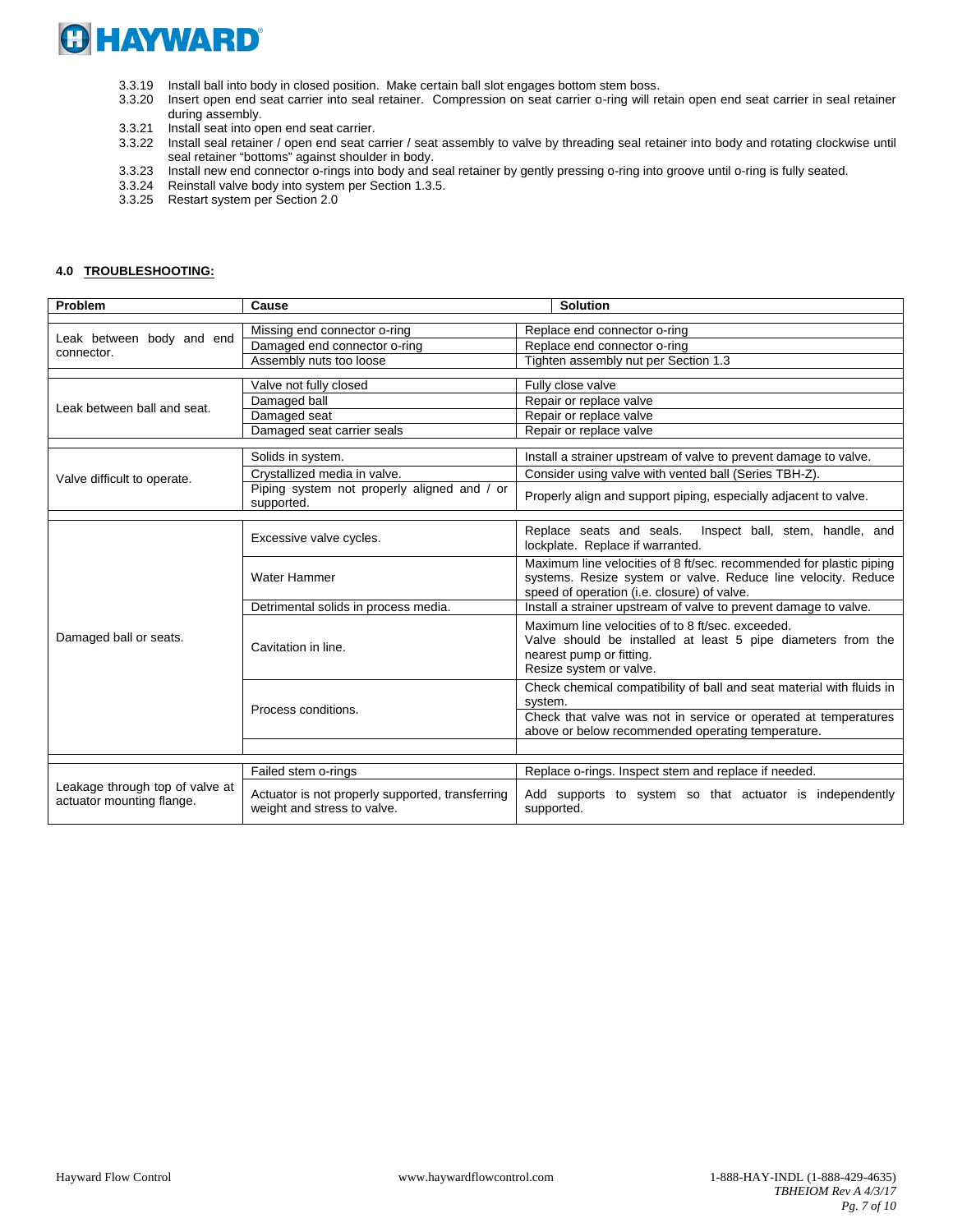# **HAYWARD**

# **5.0 PRODUCT SPECIFICATIONS:**

Maximum Pressure: 250 psi @ 70°F (see Chart 1 for operating pressures at elevated temperatures)

Operating Temperature:

Material | Minimum Operating **Temperature** Maximum Operating **Temperature** PVC 34°F (1.1°C) 140°F (60.0°C)<br>CPVC 34°F (1.1°C) 190°F (82.2°C) 190°F (82.2°C)

Maximum System Flow Velocity: 8 ft/s (2.4 m/s) for thermoplastic piping systems

Flow Capacity; Cv:

| Size           | C٧    |
|----------------|-------|
| $1/4$ " (DN8)  | 1.0   |
| 3/8" (DN10)    | 2.8   |
| $1/2$ " (DN15) | 8.0   |
| 3/4" (DN20)    | 16.0  |
| 1" (DN25)      | 29.0  |
| 1-1/4" (DN32)  | 75.0  |
| 1-1/2" (DN40)  | 90.0  |
| 2" (DN50)      | 150.0 |

# **WARNING**

**The maximum recommended fluid velocity through any plastic piping system is eight feet per second (8 ft/s). Higher fluid velocity can create excess water hammer effect, resulting in property damage, personal injury, or even death.**

# **CAUTION**

**Published operating requirements are based on testing of new valves using clean water at 70°F. Valve performance is affected by many factors including fluid chemistry, viscosity, specific gravity, flow rate, and temperature. These should be considered when sizing systems using Hayward products.**



**Chart 1: Operating pressures at elevated temperatures**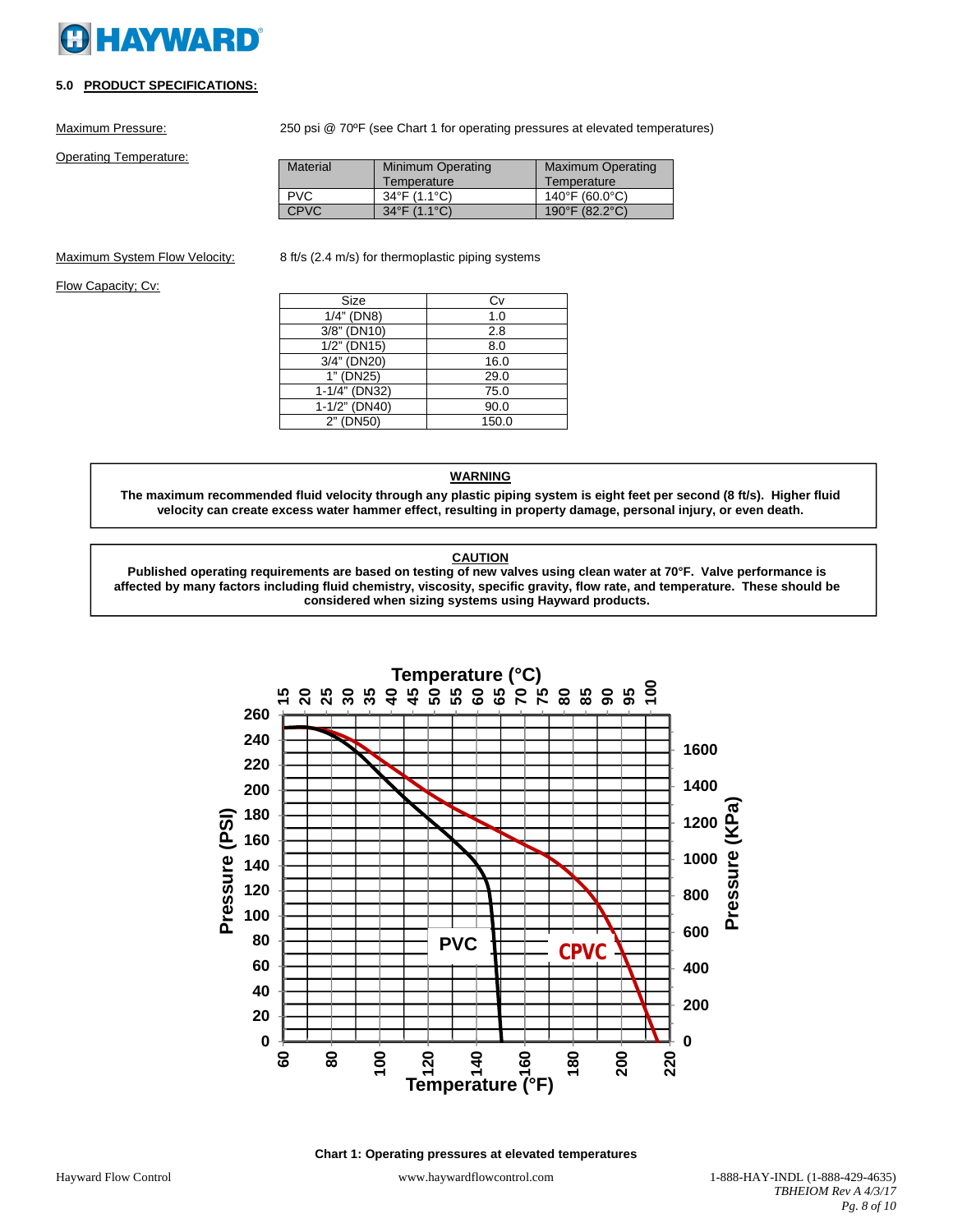

**6.0 PARTS LIST:**